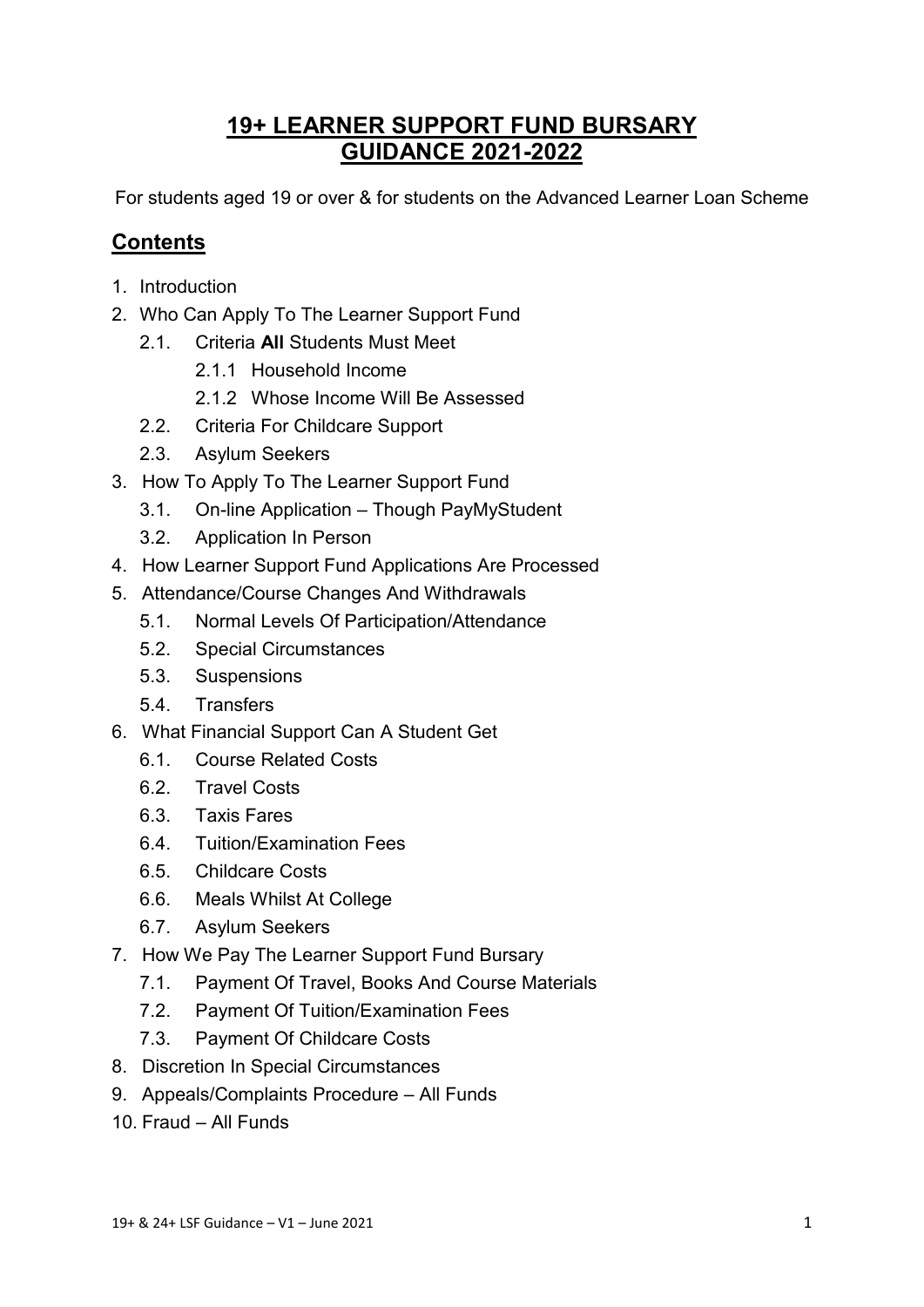# **1. Introduction**

The Learner Support Fund Bursary Scheme and the Advanced Learner Loan Bursary Scheme exist to help students continue with and complete their course where they would otherwise be unable to do so on financial grounds. The amount granted to students should make a significant impact on them coming to College or being able to remain on their course.

For students aged 19 and over the following bursaries are available:

- 19+ Hardship Fund
- Advanced Learner Loan Fund
- 20+ Childcare Fund

The details in this guidance follow the guidelines given to the College by our funding agency, the Education and Skills Funding Agency (ESFA).

There is no entitlement to receive a bursary even if a student meets all the eligibility criteria. If the student does not have any additional costs associated with coming to College or if there are no funds available, no further bursaries will be given.

# **2. Who Can Apply To The Learner Support Fund**

## 2.1. **Criteria All Students Must Meet**

The student must:

- Be enrolled on an ESFA funded course at Bradford College (excluding courses in the Community Section of the prospectus)
- Aged 19 or over on 31 August 2021. There are some exceptions to this and these students will be funded through the 16-19 Learner Support Fund Bursary
- Need financial support to enable them to be able to afford to come to **College**
- Meet the income requirement which is having a gross household income of £25,000 or less
- Be fully engaged with their learning activities this includes attending their classes/placements regularly and undertaking any on-line learning activities set for them (see Section 5)
- Students must meet the residence requirement. Information about this will be gathered at enrolment. There are exceptions for Asylum **Seekers**

In addition, students must meet **one** of the following:

- Be studying up to and including a Level 2 course
- Be aged 19 to 23, studying a Level 3 course and be receiving full tuition fee remission under ESFA regulations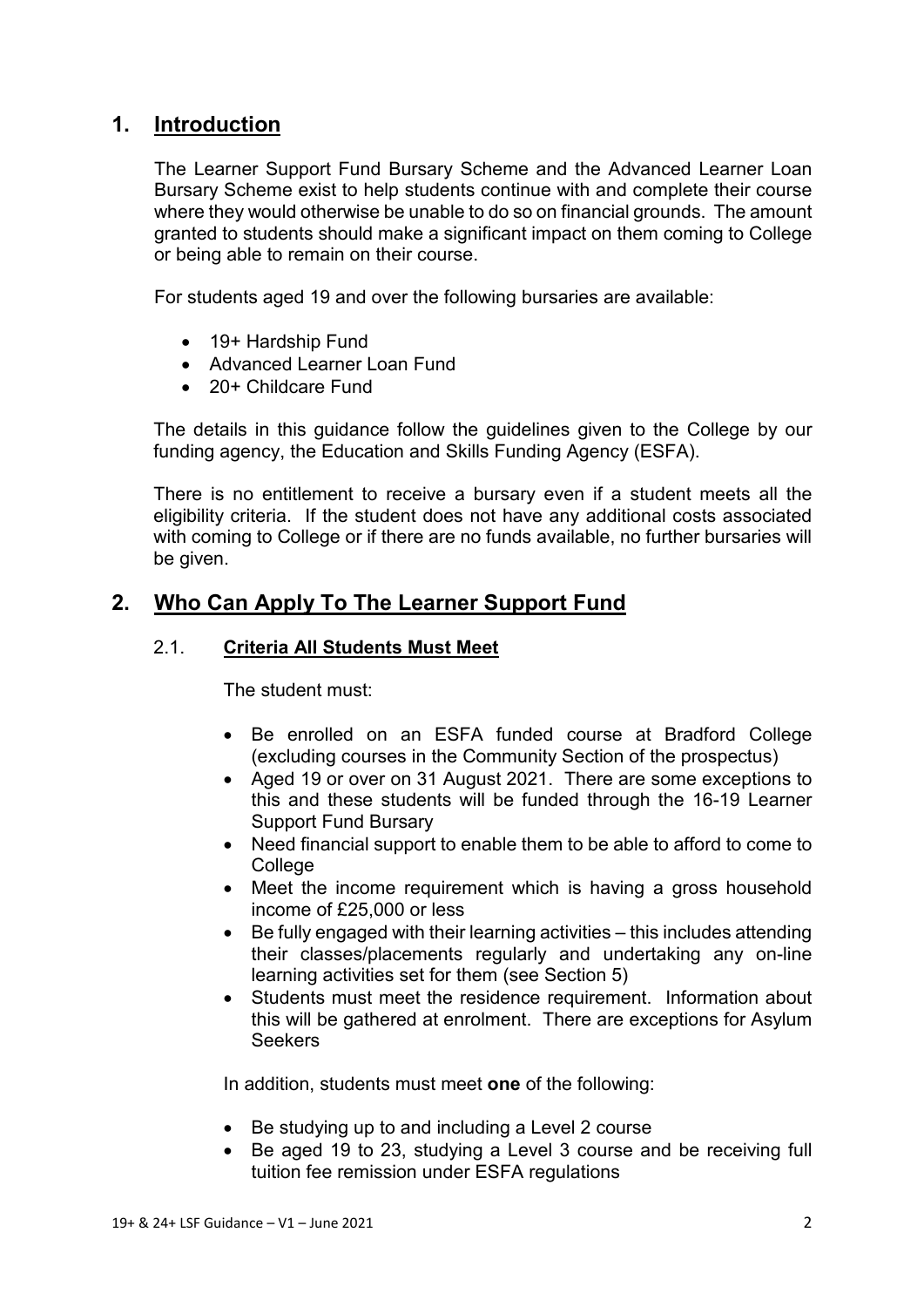• Be aged 19 or over, studying a Level 3 or Level 4 course and be in receipt of the Advanced Learner Loan

The student must **not:**

- Be eligible to receive financial support from other funds e.g. waged apprenticeships, work based learning
- Be on day release from prison or released on temporary licence
- Be studying a Higher Education course. Bradford College and other HE institutions have other funds that students on Higher Education courses can apply to

## **2.1.1. Household Income**

Students will meet the income requirement if they are in receipt of:

- Income Support
- Income-based Jobseeker's Allowance
- Income-related Employment and Support Allowance
- Pension Credit Guarantee

This includes joint claims with their partner, if they are named on the award letter.

For other students their household income will be calculated. We take all the following income into account for the relevant people within the household:

- Wages / earned income
- Contribution based Jobseeker's Allowance
- Any Employment and Support Allowance that is not income related
- Working Tax Credits
- Standard Universal Credit payments
- Carers Allowance
- Unearned income such as rent being paid to the student/partner or their guardian(s)

We do not count:

- Disability Living Allowance / Personal Independence Payments
- Child Tax Credits or Child Benefit
- Childcare element of Working Tax Credits
- Housing Benefit / Council Tax Benefit
- Universal Credit payments made in replacement of any of the above

If a student can demonstrate that they do not have an income (either their own or with their partner) they can apply to the Learner Support Fund if: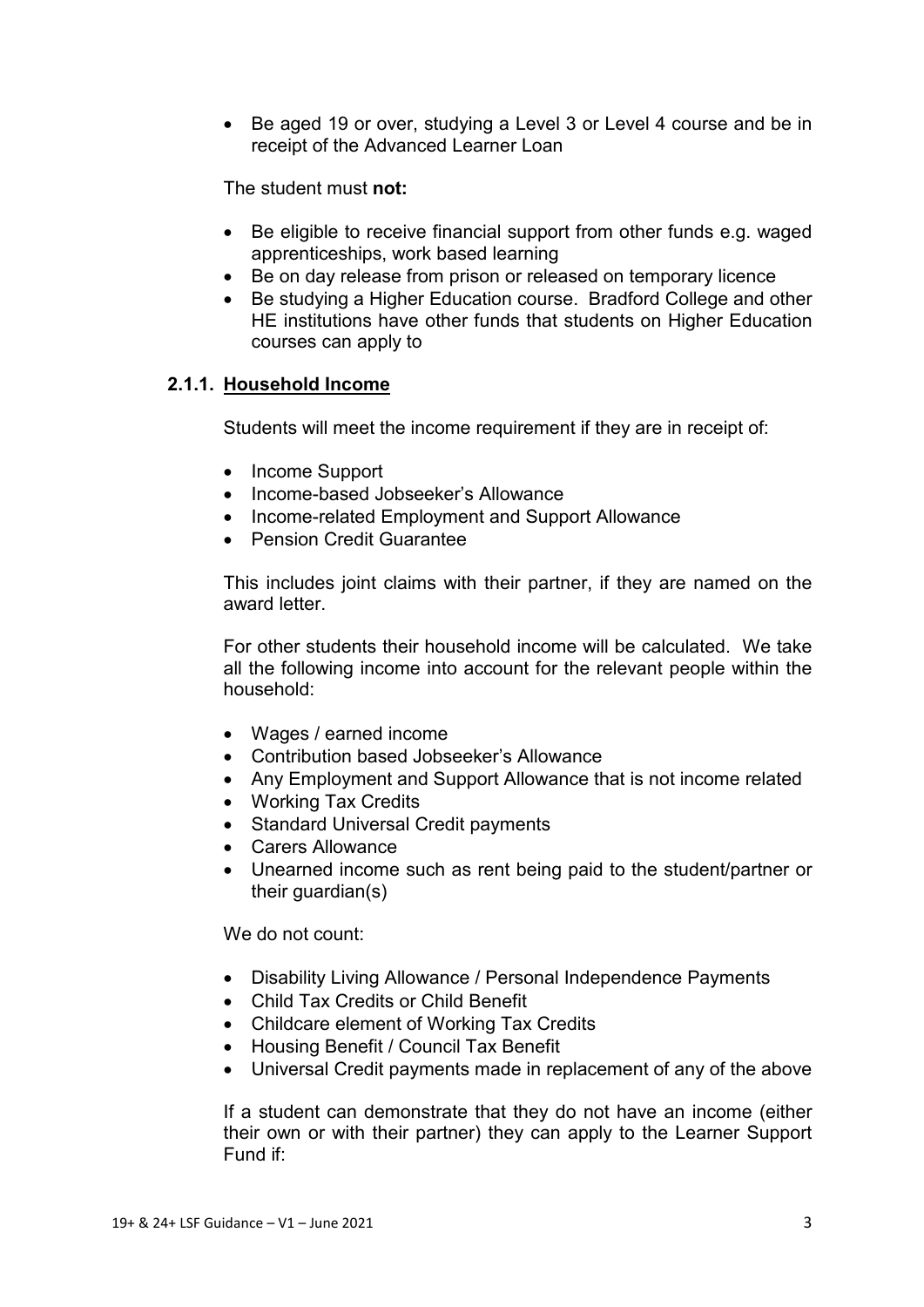- They are aged under 25 and a Care Leaver (as defined by the Children Act 1989)
- They have sufficient savings to support themselves during the year

If a student has no means of support they will not be eligible for the Learner Support Fund

# **2.1.2. Whose Income Will Be Assessed**

## **Financially independent students who do not have a partner**

The income of the student is the income that will be assessed. To be classed as financially independent the student must have an income of £5,000 or more and be responsible for paying household bills or reasonable board payments.

# **Students who have a partner**

The income of both the student and their partner will be assessed.

# **Students who are not financially independent**

The people whose income will be assessed, will depend on who is in the household for example:

- If a student lives with parent(s) / carer(s), the income of parent(s) / carer(s) will be assessed
- If a student lives with both parents / carers and their grandparents, it is the income of both parents that will be assessed. The grandparents' income will not be included
- If a student lives with their parent and partner (who is not the student's parent) it is the income of both the parent and their partner that will be assessed

# **2.2. Criteria For Childcare Support**

As well as meeting the conditions in Section 2.1 students must also be:

- Using officially registered childcare provision
- Be the primary carer for the child / children who need childcare
- Using any free Early Education / Childcare Funding (paid by the Government) for the time they are in classes

In addition, student must not:

• Be aged 19 at the start of the course. Students who are aged 19 should apply to Care to Learn for their childcare costs. Application process can be found on the Care to Learn website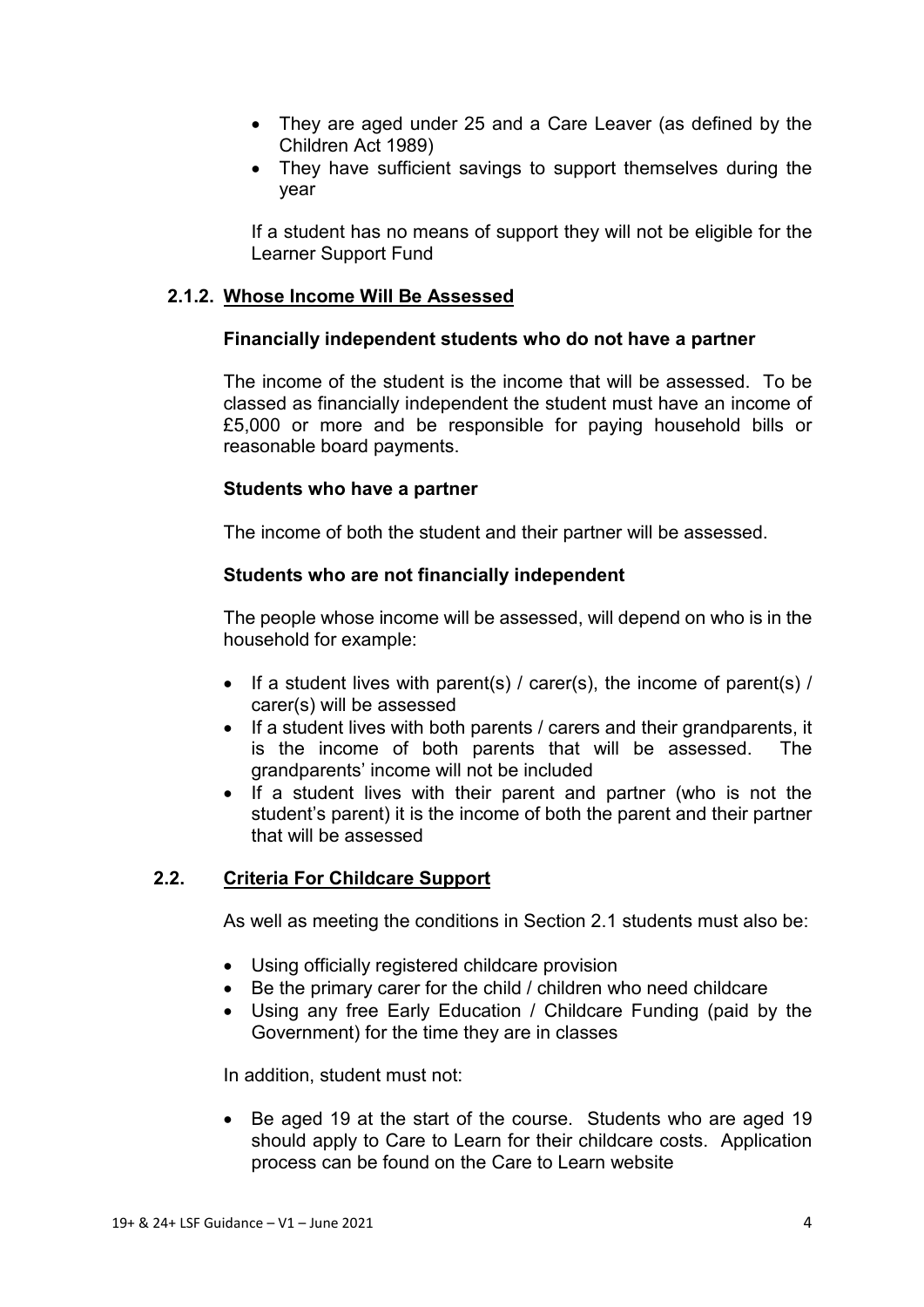- Have a partner at home who can look after the child / children
- Be in receipt of the Childcare element of Working Tax Credits or Universal Credit for the time they are in College

## **2.3. Asylum Seekers**

In order to be eligible for funding from the Learner Support Fund students must be in receipt of NASS funding or be dependent on someone in receipt of NASS funding.

# **3. How To Apply To The Learner Support Fund**

Wherever possible applications will be processed on-line. Students can use College facilities to access computers if they do not have access to one at home.

# **3.1. On-line Application – Through PayMyStudent**

Quickest and easiest way to apply.

Access to the bursary portal is available on the Bradford College website: [https://bradford.paymystudent.com/portal/.](https://bradford.paymystudent.com/portal/) From September 2021 students will be able to use their Bradford College Microsoft user ID and password to access the bursary portal.

The on-line application will need to be completed and supporting documents provided. All pages of the supporting documents must be uploaded and the documents must be clear and easy to read.

Where insufficient evidence is provided, an email or text will be sent to the student informing them that they have additional things to do. An application will not be considered as complete until all documents have been received.

## **3.2. Application In Person**

In exceptional circumstances where students cannot apply on-line, the student will be able to apply in person. A member of staff will go through the on-line application with the student and a bursary agreement form will be provided for the student to sign.

## **Photocopies of all supporting documents must be provided at the time of application.**

Where insufficient evidence is provided, the student will be advised they have additional things to provide. An application will not be considered as complete until all documents have been received.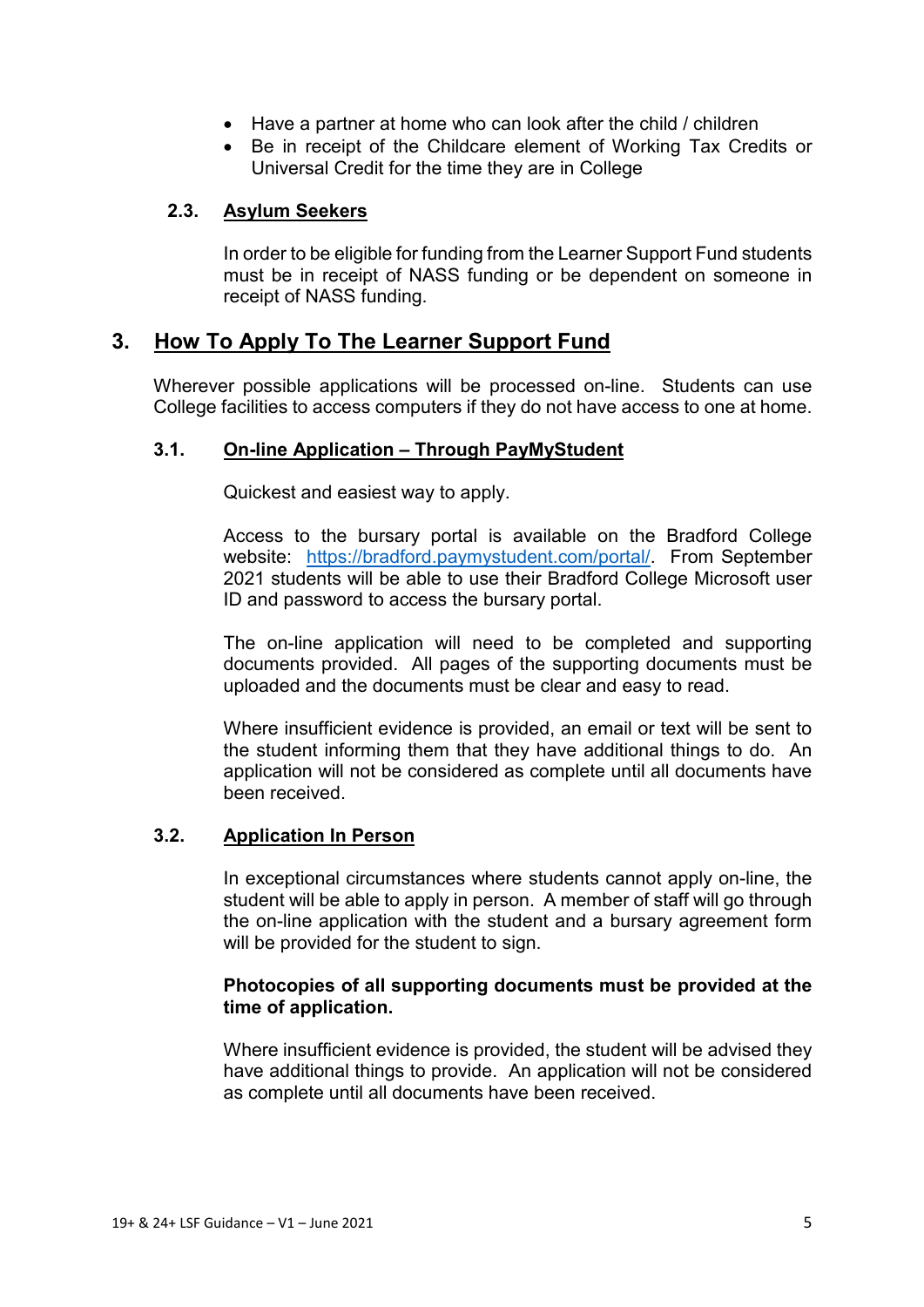# **4. How Learner Support Fund Applications Are Processed**

Applications will be processed on a first come, first served basis. All applications will be date and time stamped when they are complete.

When a decision has been made this will be sent out by email. Post will be used for students making a face-to-face application. Students who apply on-line through PayMyStudent will be able to see the decision as soon as it has been made.

# **5. Attendance/Course Changes And withdrawals**

## **5.1. Normal Levels Of Participation/Attendance**

Students are expected to engage in all learning activities that are set for them. This includes, but is not limited to: attending classes and placements, participating in on-line activities and completing any home studies set. Participation will be carefully monitored. Students whose participation is below the required level will have their payments reviewed. The first step in this process will be to monitor attendance of classes.

Any unauthorised absences (which includes sickness) will lower a student's actual attendance. Authorised absences do not lower a student's actual attendance. Students are expected to report any absence in line with Bradford College's attendance policy.

## **5.2. Special Circumstances**

Flexibility will be given to students with medical conditions and/or other special circumstances that are disclosed to FE Student Funding. However, all students must attend/participate at a level that will enable them to successfully complete their course.

Where a student is working with an advisor or member of staff to improve their attendance/participation their previous record can be ignored and their attendance/participation monitored from a specific date.

Where a student has signed an attendance/participation agreement with FE Student Funding/the College.

#### **5.3. Suspensions**

If a student has been suspended from College pending disciplinary action one of these options will be applied to their attendance:

• If, when investigated, the outcome of the disciplinary procedures is that there is no case to answer, the time the student is absent will not affect their overall level of attendance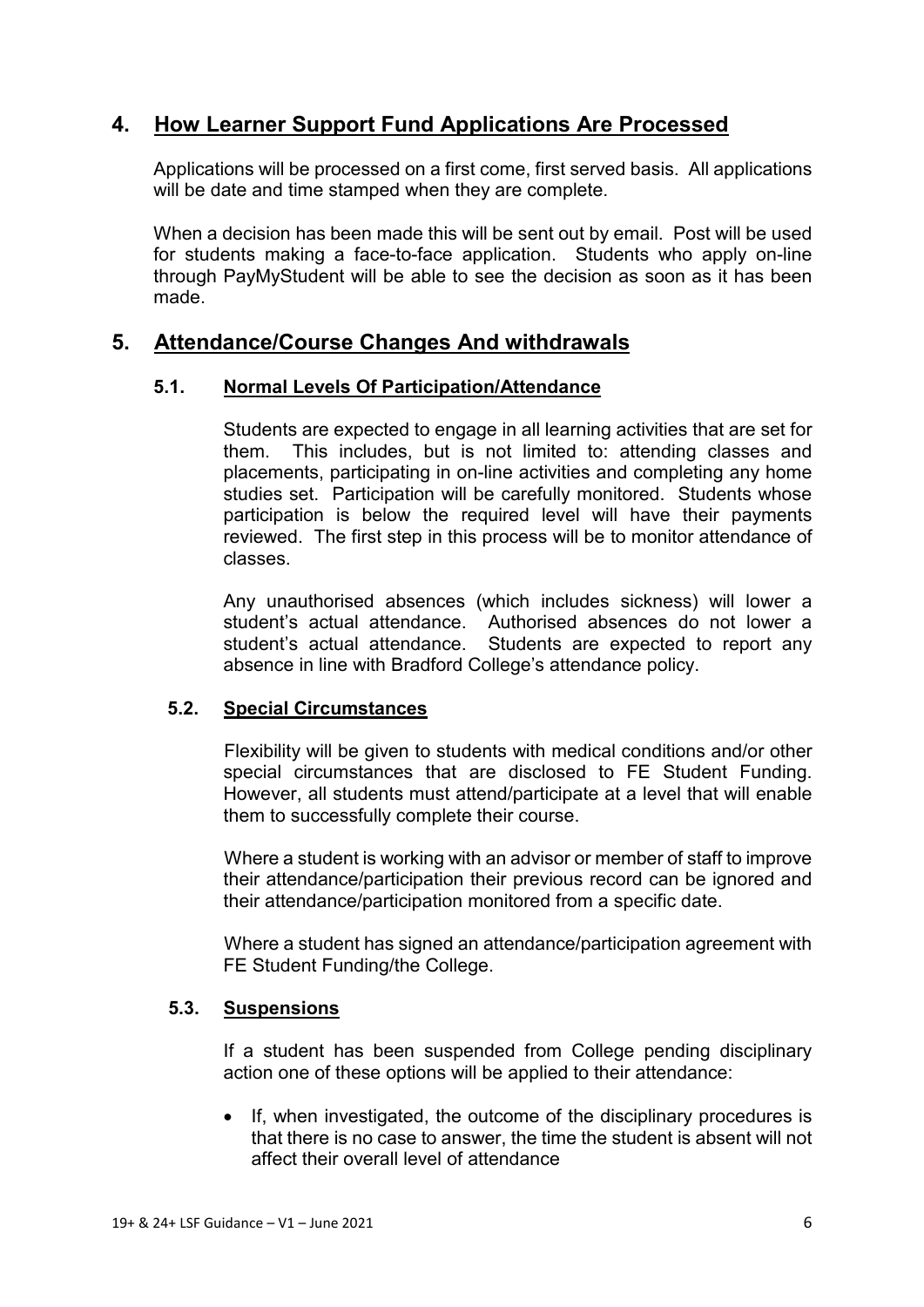• If, when investigated, the outcome of the disciplinary procedures is that there is a case to answer, any suspension will count towards their attendance calculations

# **5.4. Transfers**

Where a student transfers to another course, their level of attendance will be judged only on their new course. Where a student transfers to another course they may not automatically qualify for another course materials payment.

# **6. What Financial Support Can A Student Get**

All applications are assessed individually and how much money a student gets depends on personal circumstances.

The assessment that is done will be based on the courses the student is enrolled on at the time they apply to the fund. If they enrol on additional courses after this, it is their responsibility to notify FE Student Funding so they can be re-assessed.

Every care is made to ensure each student receives the correct assessment. However, if an error is made in assessing a student's grant and too much is awarded to the student, the College reserves the right to amend the award and, if already paid, ask for the money to be repaid. If too little has been awarded to the student this will be amended so the student receives the correct amount.

Below are the guidelines used to decide what help is available for each student.

## **6.1. Course Related Costs**

The maximum initial grant available for course related costs depends on the duration of the student's course:

| Full-time students - full year | £100 |
|--------------------------------|------|
| Full-time students – part year | £50  |
| Part-time students – full year | £50  |
| Part-time students – part year | £25  |

Part year payments will normally be provided to students on courses that last 20 weeks or less. The figures given are not for each part-time course, but for all part-time courses being studied. Therefore, initially, a student studying 1 GCSE will be eligible for the same maximum payment as a student studying 3 GCSE's.

Where students are on courses that have very low or no course costs students may be awarded less than the maximum amounts shown.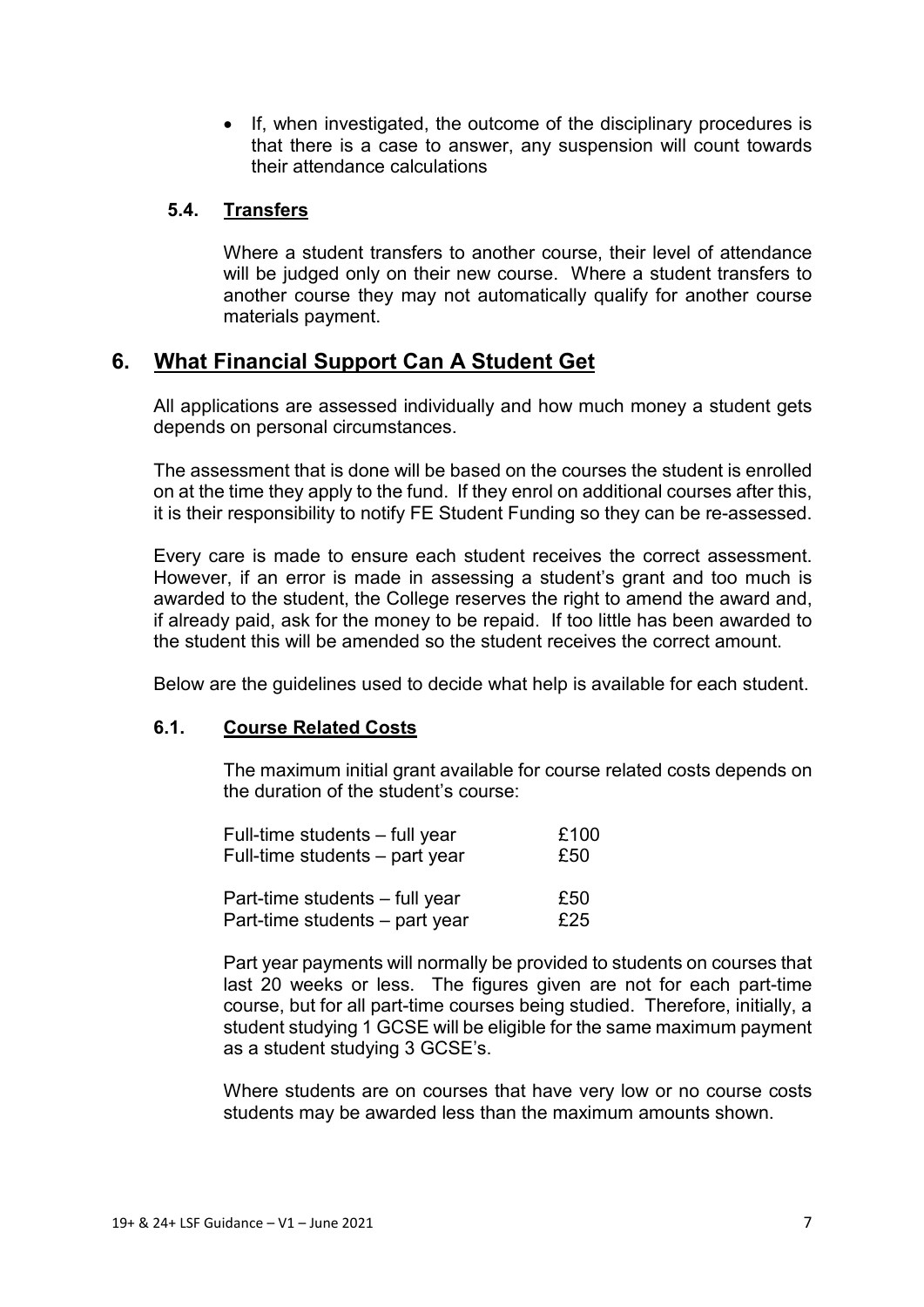Where students are on high cost courses and the amounts given do not cover the costs, if funds are still available in March/April, students will be invited to bring in receipts/price lists (signed by their tutor) to claim additional funding. The maximum that will be awarded to any student is £500 even if the student is taking a number of courses.

Where a student is funded by tuition fee remission or the Advanced Learner Loan non-essential equipment/materials will be considered to enhance a student's chances of passing their course or improving their grades.

# **6.2. Travel Costs**

Where a student lives more than a mile from their place of study they will be considered for help with travel costs. Where there are medical or other reasons why a student cannot walk a mile and third-party evidence is provided about this, consideration will be given to giving help with travel costs.

The following help is available:

Students in College 1 or 2 days per week: Payment equivalent to the cost of daily tickets

Students in College 3 or more days per week: Payments equivalent to the cost of First Termly/Monthly Student Bus passes

If funds are still available (usually in March/April), additional payments can be made based on a student's actual costs – providing the student is travelling by the cheapest reasonable method of travel.

## **6.3. Taxi Fares**

If a student must use taxis because:

They have an injury which means they cannot use public transport: Amount payable: Full cost of taxi up to a maximum of £500

They have a disability and cannot access public transport and are not entitled to transport or funding (e.g. mobility element of Disability Living Allowance) for transport through another means:

Amount payable: Up to 50% of the actual costs, maximum of £1,000 per year

It will be the student's responsibility to notify FE Student Funding that they fall into one of these categories and to provide appropriate supporting information.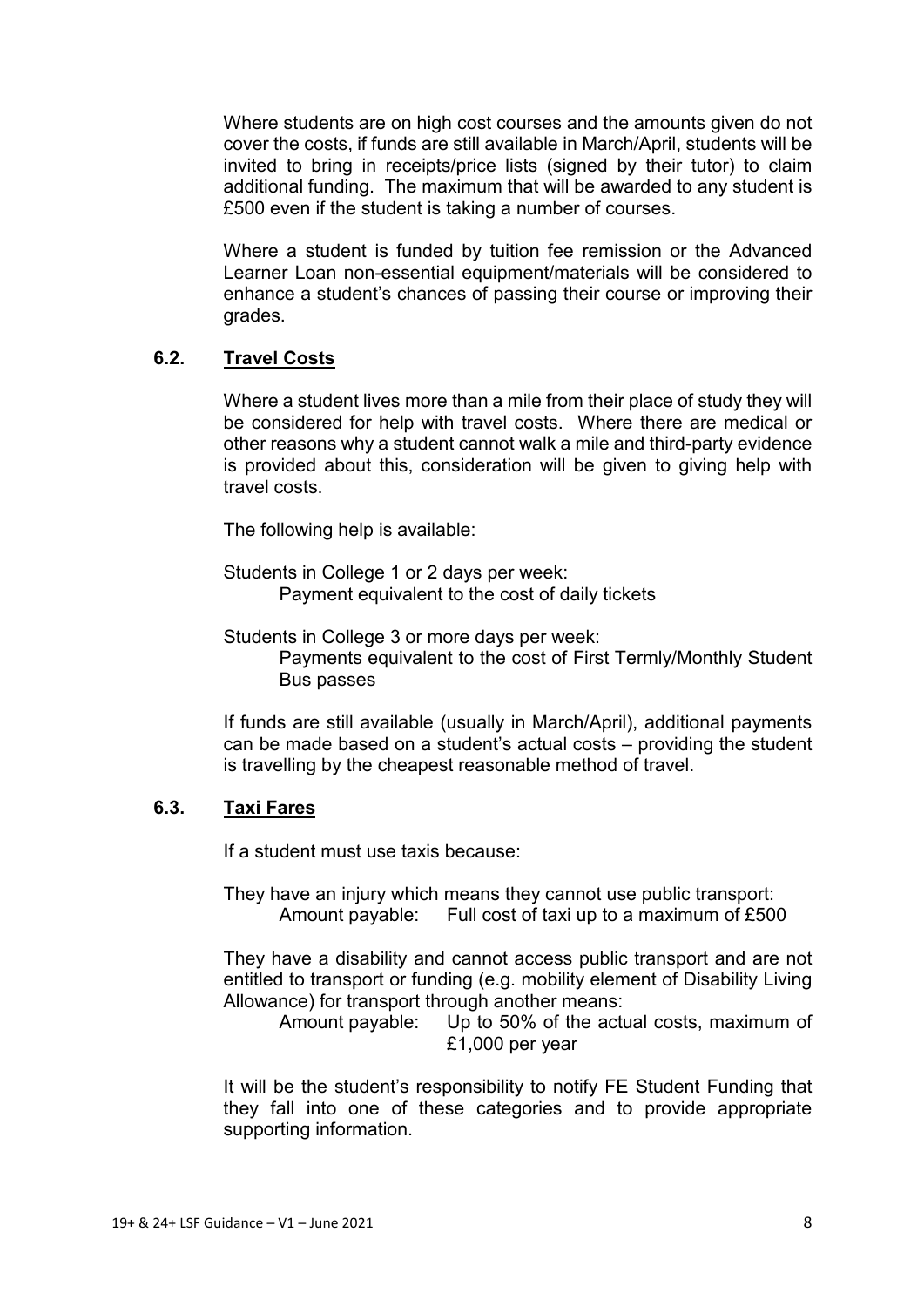At least one taxi receipt will be requested to confirm the cost of the journey. If possible, this should also be done in emergency situations, but this must not delay support being given.

#### **6.4. Tuition/Examination Fees**

Eligible students will receive 50% of their tuition fees and 100% of their examination fees.

| The maximum payable for tuition fees is: |  | £1,050 |
|------------------------------------------|--|--------|
| The maximum payable for exam fees is:    |  | £300   |

#### **6.5. Childcare Costs**

Students will receive childcare support for the number of days they have to attend College classes, any compulsory non-paid placements and any other essential learning activities they cannot do with their child/children present.

Where children are eligible for Early Education/Childcare Funding, this must be used for the time the student is engaged in essential learning activities.

Maximum payable:

1 child £40 per day 2 or more children £80 per day

No individual child will receive more than £40 per day. If the maximum levels set do not cover the full childcare costs the student will need to pay the additional costs.

The amounts that the Learner Support Fund will pay do not include payment for meals whilst in childcare. It is the student's responsibility to pay for their children's meals.

If a childcare provider charges during school holidays – regardless of whether the child attends the nursery, the Learner Support Fund will pay over the following College holidays: Half-term holidays, Christmas and Easter holidays.

## **6.6. Meals Whilst At College**

In exceptional cases students may be put onto a Meals Scheme which provides them with a meal whilst at College. This is usually as a result of a referral from an appropriate member of staff within the College.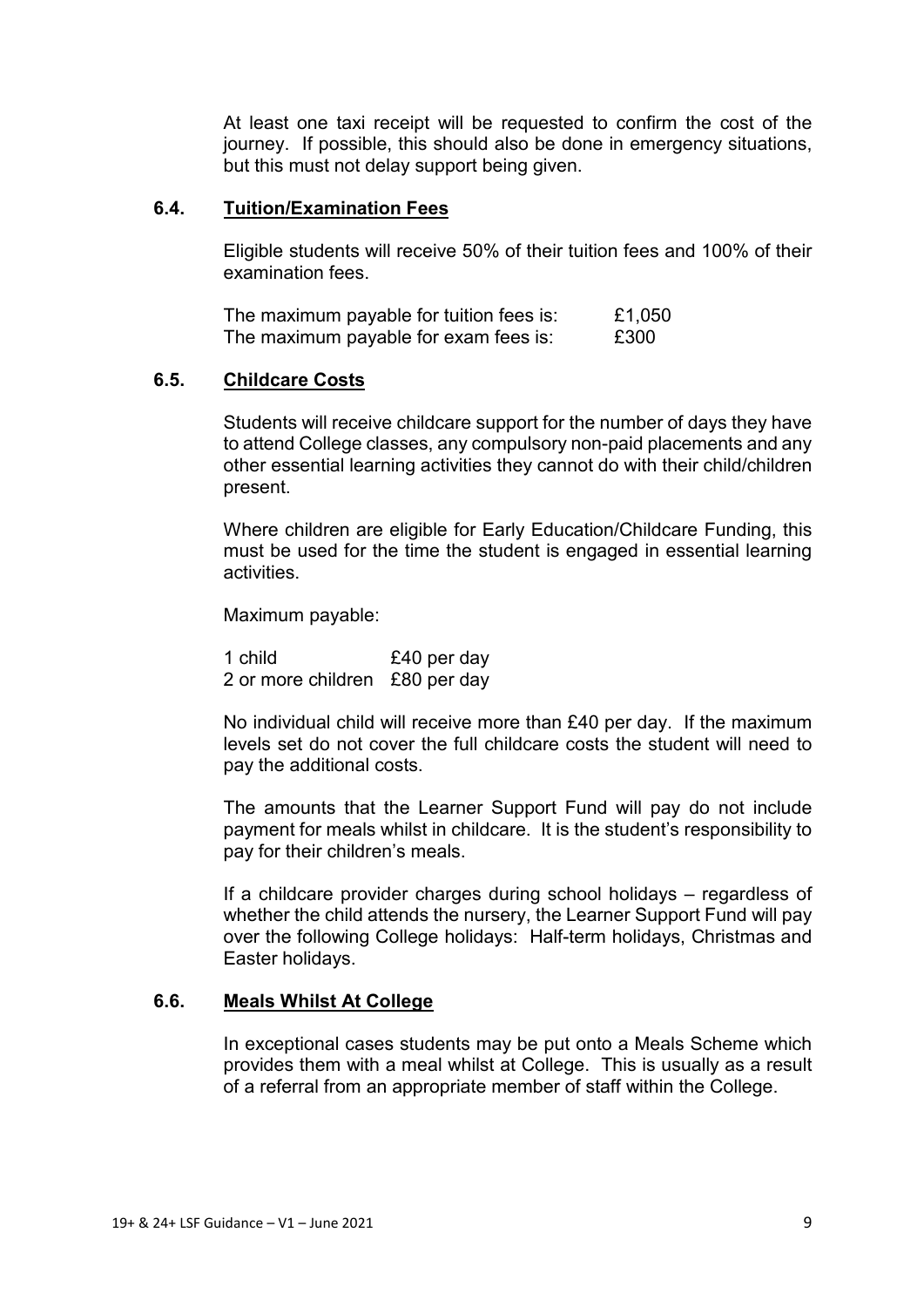# **6.7. Asylum Seekers**

## **Travel**

Students who are Asylum Seekers will receive travel support if they are unable to provide a bank account as follows:

Where a student lives more than a mile from their place of study they will be given bus passes. The following passes will be issued:

Students in College 1 day per week: First / Arriva daily tickets

Students in College 2 or more days per week: First termly / monthly student bus passes

## **Childcare**

The normal rules for childcare will be applied except that there is no provision to pay the student if the childcare provider does not register with the College.

# **7. How We Pay The Learner Support Fund Bursary**

## **7.1. Payment Of Travel, Books And Course Materials**

Payments for books and materials and, when bus passes are not provided will be made by BACs into the student's bank account. Where a student is unable to have a bank account and a Power of Attorney is in place for the student, payment can be made to a third party.

No award of less than £20 will normally be made.

## **7.2. Payment Of Tuition/Exam Fees**

Where payments are due for tuition/exam fees, these will be paid to the College unless the College Finance Office confirms that all fees have been paid. In this case payment will be paid into the student's bank account.

## **7.3. Payment Of Childcare Costs**

Childcare payments will normally be made in advance to the childcare provider. Childcare providers must register with the College by accepting the terms and conditions for childcare payments from the Learner Support Fund. They also need to provide their OFSTED (or other appropriate) registration and bank details.

Where a childcare provider is unwilling to register, the College reserves the right not to give childcare support.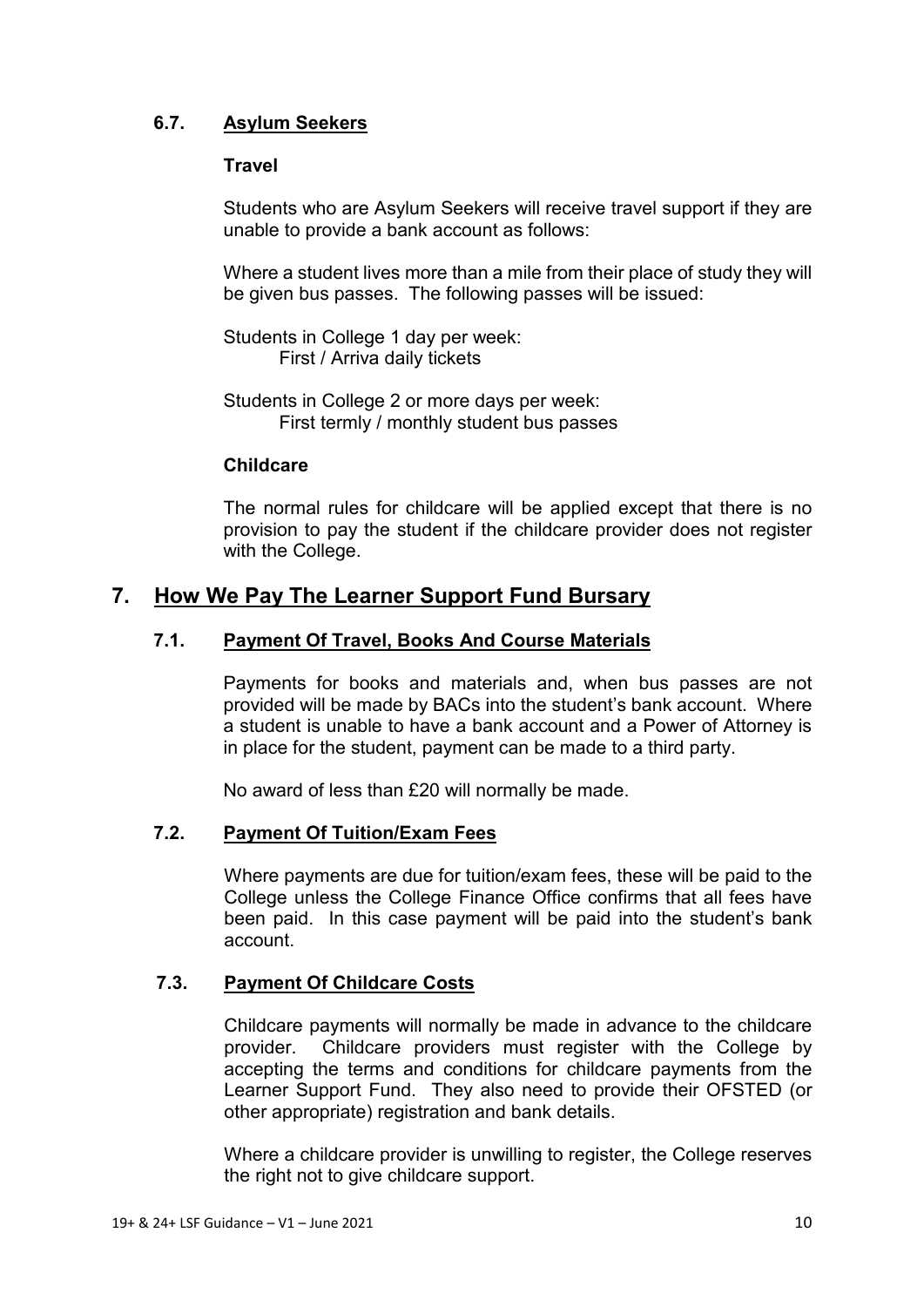In rare circumstances childcare payments will be made to the student. In this situation payments will be made in arrears and the student will need to prove they have paid their childcare provider.

Payments will be made in blocks, covering a number of weeks. Attendance will be checked before each payment is made. A schedule will be provided to both the parent and childcare provider.

Complete applications received by FE Student Funding before the halfterm in October or within 4 weeks of a student's start date will be backdated to the beginning of the course or the date when childcare started.

Applications received after this will only be backdated to the beginning of the week in which they are received. If funds are available later in the year, childcare might be backdated to the beginning of the course.

Childcare payments covering any one period of time for any child will not be paid to two different childcare providers. Therefore, if a student leaves one childcare provider and starts using a different provider, there will be no overlap in payment. If a student does not want to leave at the end of a specific payment period, they will have to pay any difference in funding themselves.

Normally childcare payments will end when the student's study finishes (usually the end of June). If funds are still available childcare may be paid to students who use registered childcare over the summer period. This is providing:

- The student is returning to study at Bradford College in September The course can be either FE or HE, but must show progression, i.e. be a level or year higher
- The childcare provider charges to keep the place available
- The student's child does not reach school age by September
- The student continues to use the same childcare

# **8. Discretion In Special Circumstances**

In the majority of cases the 19+ Learner Support Fund Bursary Guidance 2021- 2022 will be followed. However, it is recognised that special circumstances may arise that cannot be written into guidance. Therefore, the Student Funding Coordinator has discretion to respond on an individual basis, if it is felt that there is genuine need. This is to ensure that a student can start or be able to continue their course.

# **9. Appeals/Complaints Procedure – All Funds**

Appeals can be made if a student feels this guidance has not been followed and this has resulted in them not being given a bursary, or not receiving as much as the guidance states they should.